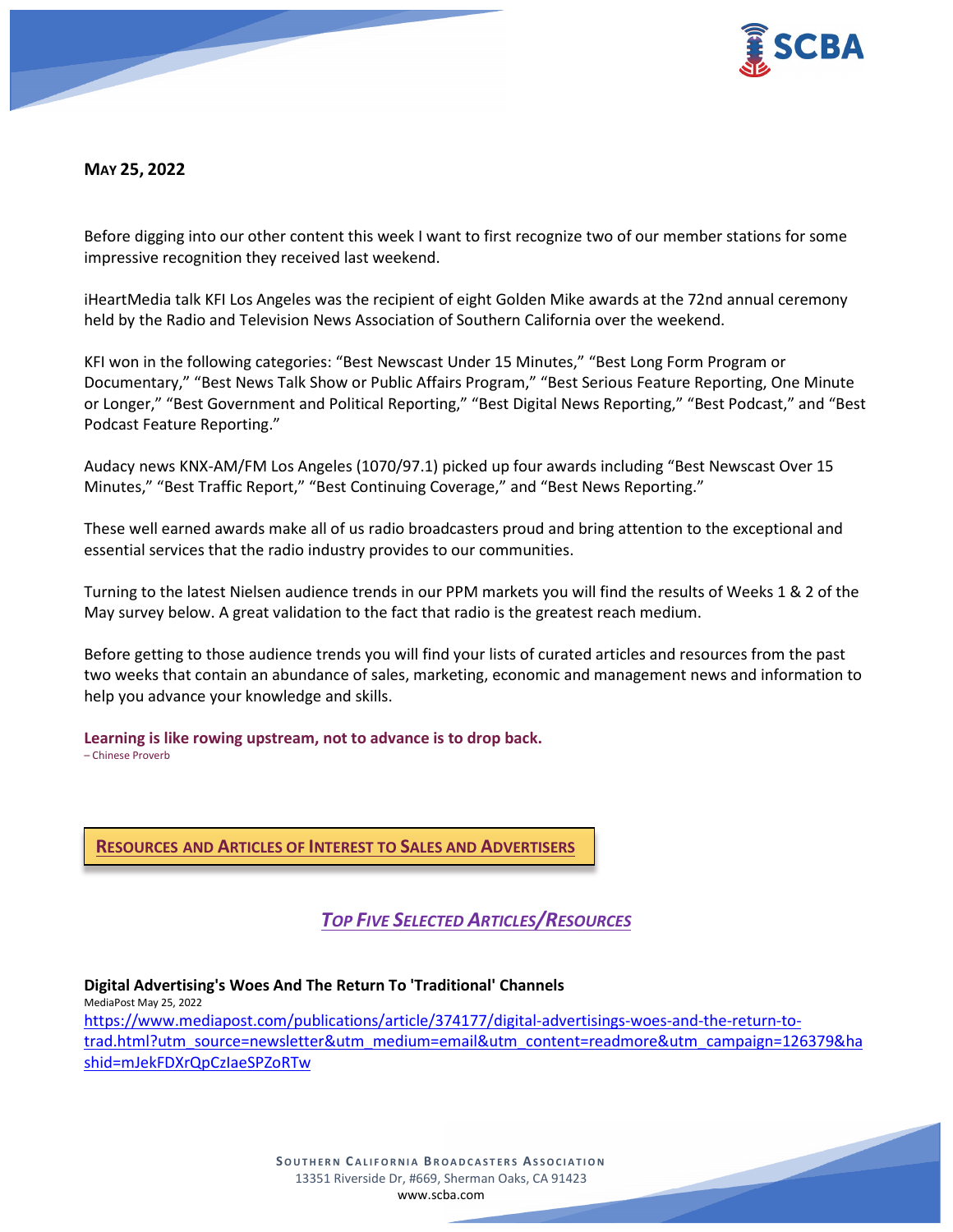

### **Report: Radio Accounts For 92% Of Listening Compared To Other Ad-Supported Audio.**

Inside Radio (Hubbard Radio/Edison Research) May 23, 2022 [https://www.insideradio.com/free/report-radio-accounts-for-92-of-listening-compared-to-other-ad-supported](https://www.insideradio.com/free/report-radio-accounts-for-92-of-listening-compared-to-other-ad-supported-audio/article_7d928728-da63-11ec-9a21-67ce6c1009fd.html)[audio/article\\_7d928728-da63-11ec-9a21-67ce6c1009fd.html](https://www.insideradio.com/free/report-radio-accounts-for-92-of-listening-compared-to-other-ad-supported-audio/article_7d928728-da63-11ec-9a21-67ce6c1009fd.html)

### **4 Reasons Social Selling Is So Effective**

The Center For Sales Strategy (Matt Sunshine) May 17, 2022 [https://blog.thecenterforsalesstrategy.com/4-reasons-social-selling-is-so](https://blog.thecenterforsalesstrategy.com/4-reasons-social-selling-is-so-effective?utm_campaign=subscriber&utm_medium=email&_hsmi=213357411&_hsenc=p2ANqtz--jOjfUQhGhj_VZJO1ULJ8_9NLaJO-RWDPNBzT3l3Te-Anx9tUh_iFgEy4C2bZ7WeM0rBnMymI-1FFE4yN0daX0kZ7QuA&utm_content=213357411&utm_source=hs_email)[effective?utm\\_campaign=subscriber&utm\\_medium=email&\\_hsmi=213357411&\\_hsenc=p2ANqtz-](https://blog.thecenterforsalesstrategy.com/4-reasons-social-selling-is-so-effective?utm_campaign=subscriber&utm_medium=email&_hsmi=213357411&_hsenc=p2ANqtz--jOjfUQhGhj_VZJO1ULJ8_9NLaJO-RWDPNBzT3l3Te-Anx9tUh_iFgEy4C2bZ7WeM0rBnMymI-1FFE4yN0daX0kZ7QuA&utm_content=213357411&utm_source=hs_email) [jOjfUQhGhj\\_VZJO1ULJ8\\_9NLaJO-RWDPNBzT3l3Te-Anx9tUh\\_iFgEy4C2bZ7WeM0rBnMymI-](https://blog.thecenterforsalesstrategy.com/4-reasons-social-selling-is-so-effective?utm_campaign=subscriber&utm_medium=email&_hsmi=213357411&_hsenc=p2ANqtz--jOjfUQhGhj_VZJO1ULJ8_9NLaJO-RWDPNBzT3l3Te-Anx9tUh_iFgEy4C2bZ7WeM0rBnMymI-1FFE4yN0daX0kZ7QuA&utm_content=213357411&utm_source=hs_email)[1FFE4yN0daX0kZ7QuA&utm\\_content=213357411&utm\\_source=hs\\_email](https://blog.thecenterforsalesstrategy.com/4-reasons-social-selling-is-so-effective?utm_campaign=subscriber&utm_medium=email&_hsmi=213357411&_hsenc=p2ANqtz--jOjfUQhGhj_VZJO1ULJ8_9NLaJO-RWDPNBzT3l3Te-Anx9tUh_iFgEy4C2bZ7WeM0rBnMymI-1FFE4yN0daX0kZ7QuA&utm_content=213357411&utm_source=hs_email)

### **Katz Re-Launches Its Local Vote Interactive Guide.**

Inside Radio May 17, 2022 [https://www.insideradio.com/free/katz-re-launches-its-local-vote-interactive-guide/article\\_7c496baa-d5ab-](https://www.insideradio.com/free/katz-re-launches-its-local-vote-interactive-guide/article_7c496baa-d5ab-11ec-99a2-a3d0c1107fa3.html)[11ec-99a2-a3d0c1107fa3.html](https://www.insideradio.com/free/katz-re-launches-its-local-vote-interactive-guide/article_7c496baa-d5ab-11ec-99a2-a3d0c1107fa3.html)

# **TechSurvey 2022: Influence of Digital Audio Grows**

RadioWorld May 18, 2022 [https://www.radioworld.com/news-and-business/programming-and-sales/techsurvey-2022-influence-of-digital](https://www.radioworld.com/news-and-business/programming-and-sales/techsurvey-2022-influence-of-digital-audio-grows?utm_source=SmartBrief&utm_medium=email&utm_campaign=0028F35E-226C-4B60-AC88-AB2831C8A639&utm_content=1F8A28F9-8D59-49C1-905C-44A475A3AB38&utm_term=56635b9b-0180-46fb-92ea-d1c65bc244bb)[audio-grows?utm\\_source=SmartBrief&utm\\_medium=email&utm\\_campaign=0028F35E-226C-4B60-AC88-](https://www.radioworld.com/news-and-business/programming-and-sales/techsurvey-2022-influence-of-digital-audio-grows?utm_source=SmartBrief&utm_medium=email&utm_campaign=0028F35E-226C-4B60-AC88-AB2831C8A639&utm_content=1F8A28F9-8D59-49C1-905C-44A475A3AB38&utm_term=56635b9b-0180-46fb-92ea-d1c65bc244bb) [AB2831C8A639&utm\\_content=1F8A28F9-8D59-49C1-905C-44A475A3AB38&utm\\_term=56635b9b-0180-46fb-](https://www.radioworld.com/news-and-business/programming-and-sales/techsurvey-2022-influence-of-digital-audio-grows?utm_source=SmartBrief&utm_medium=email&utm_campaign=0028F35E-226C-4B60-AC88-AB2831C8A639&utm_content=1F8A28F9-8D59-49C1-905C-44A475A3AB38&utm_term=56635b9b-0180-46fb-92ea-d1c65bc244bb)[92ea-d1c65bc244bb](https://www.radioworld.com/news-and-business/programming-and-sales/techsurvey-2022-influence-of-digital-audio-grows?utm_source=SmartBrief&utm_medium=email&utm_campaign=0028F35E-226C-4B60-AC88-AB2831C8A639&utm_content=1F8A28F9-8D59-49C1-905C-44A475A3AB38&utm_term=56635b9b-0180-46fb-92ea-d1c65bc244bb)

# *CURATED ARTICLES/RESOURCES FOR REFERENCE, BACKGROUND AND TRACKING*

# **3 Major Sales Time Wasters And How To Fix Them**

The Center For Sales Strategy (Trey Morris) May 24, 2022 [https://blog.thecenterforsalesstrategy.com/3-major-sales-time-wasters-and-how-to-fix](https://blog.thecenterforsalesstrategy.com/3-major-sales-time-wasters-and-how-to-fix-them?utm_campaign=subscriber&utm_medium=email&_hsmi=214094290&_hsenc=p2ANqtz-__9FBNLG9WxZ04G1H_tgE1vaALynPq_Xmd1N2txpvtMTM0Ek5od7PRlKH_mfbbYVEh1gZIfQpPOn0TdNnTgIqy86N0rQ&utm_content=214094290&utm_source=hs_email)them?utm\_campaign=subscriber&utm\_medium=email&\_hsmi=214094290&\_hsenc=p2ANgtz-[\\_\\_9FBNLG9WxZ04G1H\\_tgE1vaALynPq\\_Xmd1N2txpvtMTM0Ek5od7PRlKH\\_mfbbYVEh1gZIfQpPOn0TdNnTgIqy86](https://blog.thecenterforsalesstrategy.com/3-major-sales-time-wasters-and-how-to-fix-them?utm_campaign=subscriber&utm_medium=email&_hsmi=214094290&_hsenc=p2ANqtz-__9FBNLG9WxZ04G1H_tgE1vaALynPq_Xmd1N2txpvtMTM0Ek5od7PRlKH_mfbbYVEh1gZIfQpPOn0TdNnTgIqy86N0rQ&utm_content=214094290&utm_source=hs_email) [N0rQ&utm\\_content=214094290&utm\\_source=hs\\_email](https://blog.thecenterforsalesstrategy.com/3-major-sales-time-wasters-and-how-to-fix-them?utm_campaign=subscriber&utm_medium=email&_hsmi=214094290&_hsenc=p2ANqtz-__9FBNLG9WxZ04G1H_tgE1vaALynPq_Xmd1N2txpvtMTM0Ek5od7PRlKH_mfbbYVEh1gZIfQpPOn0TdNnTgIqy86N0rQ&utm_content=214094290&utm_source=hs_email)

# **Another Stable Week At Spot Radio**

Radio + Television Business Report May 23, 2022 <https://www.rbr.com/another-stable-week-at-spot-radio/>

# **Chevrolet Spent Most Ever On Podcasts During April, But BetterHelp Again Tops The List.**

Inside Radio (Magellan AI) May 23, 2022

[https://www.insideradio.com/podcastnewsdaily/chevrolet-spent-most-ever-on-podcasts-during-april-but](https://www.insideradio.com/podcastnewsdaily/chevrolet-spent-most-ever-on-podcasts-during-april-but-betterhelp-again-tops-the-list/article_05c8ad84-dab9-11ec-b2a0-0341735b7ffa.html)[betterhelp-again-tops-the-list/article\\_05c8ad84-dab9-11ec-b2a0-0341735b7ffa.html](https://www.insideradio.com/podcastnewsdaily/chevrolet-spent-most-ever-on-podcasts-during-april-but-betterhelp-again-tops-the-list/article_05c8ad84-dab9-11ec-b2a0-0341735b7ffa.html)

### **This Article Isn't About Sales**

Radio Ink (Loyd Ford) May 23, 2022 <https://radioink.com/2022/05/23/this-article-isnt-about-sales/>

> **SOUTHERN C ALIFORNIA B ROADCASTERS ASSOCIATION** 13351 Riverside Dr, #669, Sherman Oaks, CA 91423 [www.scba.com](http://www.scba.com/)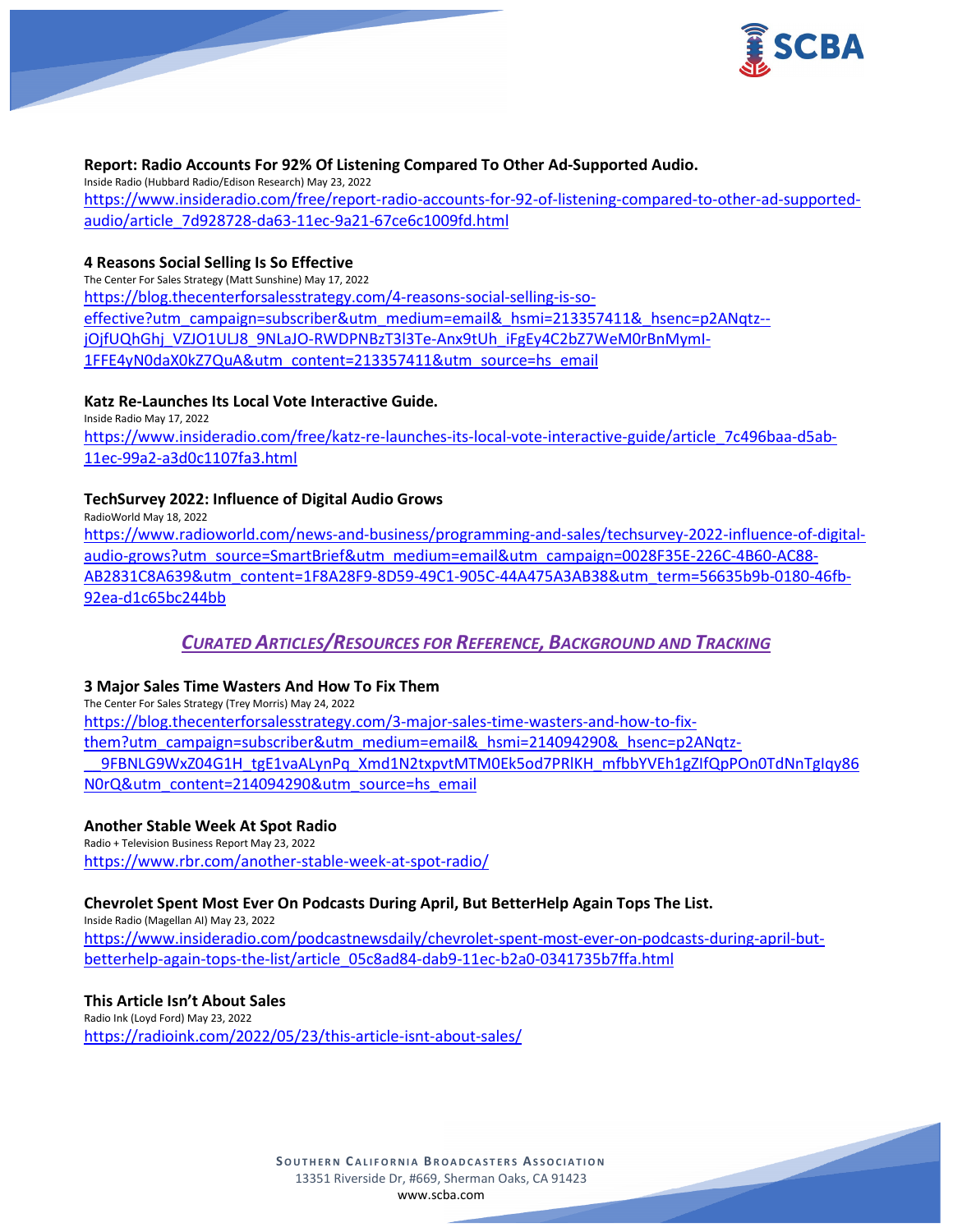

**Little White Lies** Radio Ink (Rick Fink) May 23, 2022 <https://radioink.com/2022/05/23/little-white-lies/>

### **REACH Where No One Has Gone Before!**

Radio Ink (Marc Greenspan) May 23, 202 [https://radioink.com/2022/05/23/reach-where-no-one-has-gone](https://radioink.com/2022/05/23/reach-where-no-one-has-gone-before/?vgo_ee=g4MdIIvetgiR1mkR7kijJ4BI1h38V58Ke8bVrp%2FmcsM%3D)[before/?vgo\\_ee=g4MdIIvetgiR1mkR7kijJ4BI1h38V58Ke8bVrp%2FmcsM%3D](https://radioink.com/2022/05/23/reach-where-no-one-has-gone-before/?vgo_ee=g4MdIIvetgiR1mkR7kijJ4BI1h38V58Ke8bVrp%2FmcsM%3D)

### **What to Do About Your Sales Anxiety**

SalesFuel May 21, 2022 <https://salesfuel.com/what-to-do-about-your-sales-anxiety/>

#### **3 Cold Call Mistakes and How Sellers Can Avoid Them** SalesFuel May 21, 2022

<https://salesfuel.com/3-cold-call-mistakes-and-how-sellers-can-avoid-them/>

# **How to "Supercharge" Your Hybrid Selling**

SalesFuel May 21, 2022 <https://salesfuel.com/how-to-supercharge-your-hybrid-selling/>

### **Radio and Young Travelers Is a Great Combination, Says Media Audit.**

Inside Radio (The Media Audit) May 20, 2022 [https://www.insideradio.com/free/radio-and-young-travelers-is-a-great-combination-says-media](https://www.insideradio.com/free/radio-and-young-travelers-is-a-great-combination-says-media-audit/article_aca3b15e-d801-11ec-820b-7b7b18053776.html)[audit/article\\_aca3b15e-d801-11ec-820b-7b7b18053776.html](https://www.insideradio.com/free/radio-and-young-travelers-is-a-great-combination-says-media-audit/article_aca3b15e-d801-11ec-820b-7b7b18053776.html)

# **Study Across 20 Major Advertisers Finds CTV Frequency Problem 'Highly Exaggerated'**

MediaPost May 20, 2022

[https://www.mediapost.com/publications/article/374099/study-across-20-major-advertisers-finds-ctv](https://www.mediapost.com/publications/article/374099/study-across-20-major-advertisers-finds-ctv-freque.html)[freque.html](https://www.mediapost.com/publications/article/374099/study-across-20-major-advertisers-finds-ctv-freque.html)

# **Why Recruitment Advertisers Are Flocking To Radio And The Challenges They Face.**

Inside Radio May 19, 2022 [https://www.insideradio.com/free/why-recruitment-advertisers-are-flocking-to-radio-and-the-challenges-they](https://www.insideradio.com/free/why-recruitment-advertisers-are-flocking-to-radio-and-the-challenges-they-face/article_31d4b7b2-d742-11ec-8598-7bf084d4da56.html)[face/article\\_31d4b7b2-d742-11ec-8598-7bf084d4da56.html](https://www.insideradio.com/free/why-recruitment-advertisers-are-flocking-to-radio-and-the-challenges-they-face/article_31d4b7b2-d742-11ec-8598-7bf084d4da56.html)

# **Burger King Addresses Fast Food Emergencies In New Radio Campaign.**

Inside Radio May 19, 2022 [https://www.insideradio.com/free/burger-king-addresses-fast-food-emergencies-in-new-radio](https://www.insideradio.com/free/burger-king-addresses-fast-food-emergencies-in-new-radio-campaign/article_2f14df58-d741-11ec-8711-1b48357ee1b2.html)[campaign/article\\_2f14df58-d741-11ec-8711-1b48357ee1b2.html](https://www.insideradio.com/free/burger-king-addresses-fast-food-emergencies-in-new-radio-campaign/article_2f14df58-d741-11ec-8711-1b48357ee1b2.html)

### **Retail sales rise in April amid consumer resilience**

Chain Store Age May 17, 2022 [https://chainstoreage.com/retail-sales-rise-april-amid-consumer](https://chainstoreage.com/retail-sales-rise-april-amid-consumer-resilience?oly_enc_id=8319H4585489H7M&utm_source=omeda&utm_medium=email&utm_campaign=NL_CSA+Day+Breaker&utm_keyword=)[resilience?oly\\_enc\\_id=8319H4585489H7M&utm\\_source=omeda&utm\\_medium=email&utm\\_campaign=NL\\_CSA](https://chainstoreage.com/retail-sales-rise-april-amid-consumer-resilience?oly_enc_id=8319H4585489H7M&utm_source=omeda&utm_medium=email&utm_campaign=NL_CSA+Day+Breaker&utm_keyword=) [+Day+Breaker&utm\\_keyword=](https://chainstoreage.com/retail-sales-rise-april-amid-consumer-resilience?oly_enc_id=8319H4585489H7M&utm_source=omeda&utm_medium=email&utm_campaign=NL_CSA+Day+Breaker&utm_keyword=)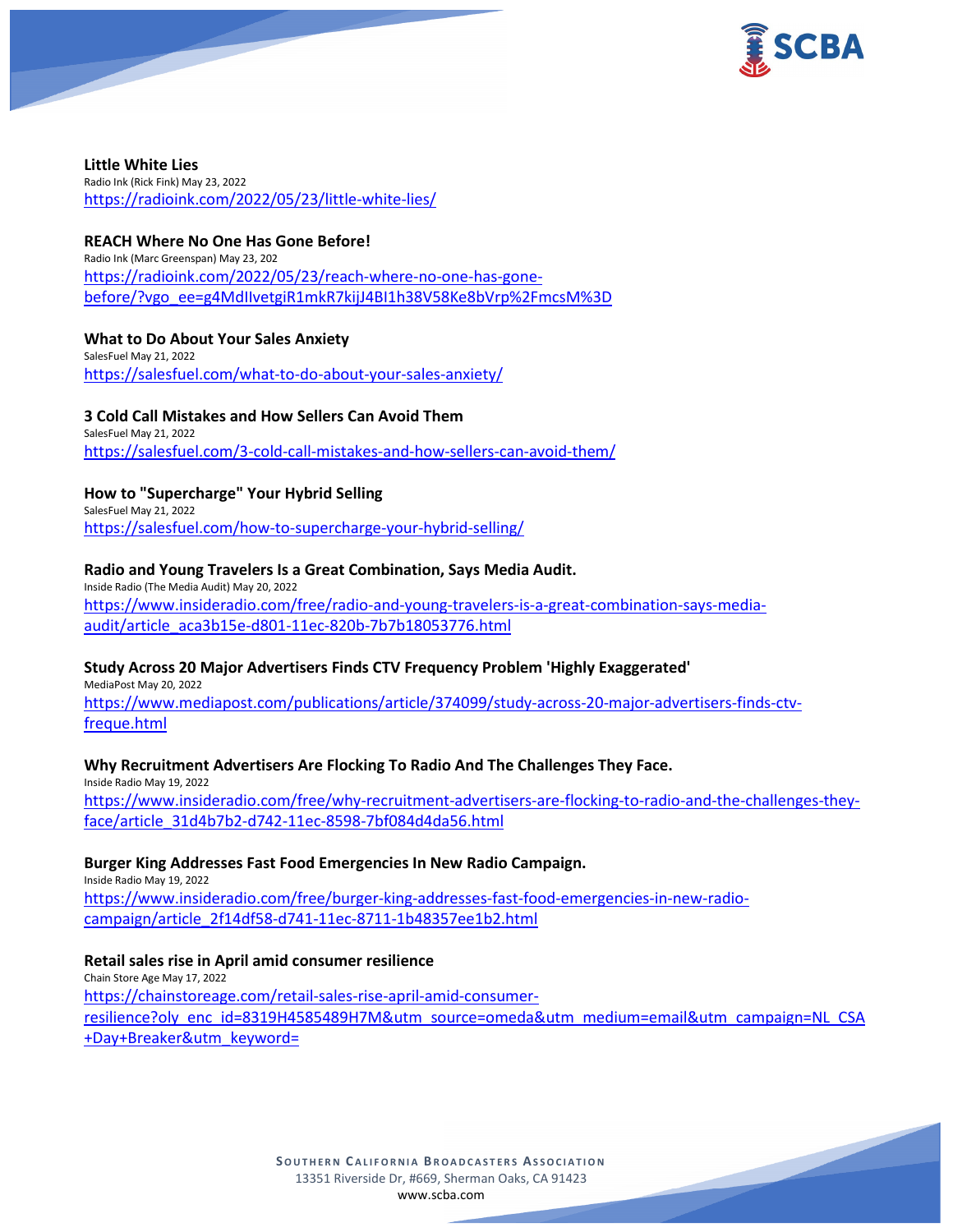

## **FMR Associates Eastlan Study: Radio Listening Up 31% Over Last Six Months**

All Access May 17, 2022 <https://www.allaccess.com/net-news/archive/story/218327/fmr-associates-eastlan-study-radio-listening-up-31>

### **Podcast Listening Is Becoming More Diverse. The Ad Roster Is Too.** Inside Radio (IAB) May 13, 2022 [https://www.insideradio.com/podcastnewsdaily/podcast-listening-is-becoming-more-diverse-the-ad-roster-is](https://www.insideradio.com/podcastnewsdaily/podcast-listening-is-becoming-more-diverse-the-ad-roster-is-too/article_ec3b5b48-d2dc-11ec-ae4e-f7035fe730fc.html)[too/article\\_ec3b5b48-d2dc-11ec-ae4e-f7035fe730fc.html](https://www.insideradio.com/podcastnewsdaily/podcast-listening-is-becoming-more-diverse-the-ad-roster-is-too/article_ec3b5b48-d2dc-11ec-ae4e-f7035fe730fc.html)

**Educate Thy Clients** Radio Ink (Rick Fink) May 16, 2022 <https://radioink.com/2022/05/16/educate-thy-clients/>

**Your Anger is on Hold and Would Like to Speak to You** SalesFuel May 14, 2022 <https://salesfuel.com/your-anger-is-on-hold-and-would-like-to-speak-to-you/>

**Get Past a Gatekeeper With Soft Skills** SalesFuel May 14, 2022 <https://salesfuel.com/get-past-a-gatekeeper-with-soft-skills>

**RESOURCES AND ARTICLES OF INTEREST TO MANAGERS FOR PLANNING AND FORECASTING:**

# *TOP FIVE SELECTED ARTICLES/RESOURCES*

**What's Next For The Connected Car And What It Might Mean For Radio.**

Inside Radio May 25, 2022 [https://www.insideradio.com/free/what-s-next-for-the-connected-car-and-what-it-might-mean-for](https://www.insideradio.com/free/what-s-next-for-the-connected-car-and-what-it-might-mean-for-radio/article_0c7d475c-dbfe-11ec-81fb-633b83a05e41.html)[radio/article\\_0c7d475c-dbfe-11ec-81fb-633b83a05e41.html](https://www.insideradio.com/free/what-s-next-for-the-connected-car-and-what-it-might-mean-for-radio/article_0c7d475c-dbfe-11ec-81fb-633b83a05e41.html)

**Marketing Budgets Rise as Share of Company Revenues, Gartner Survey Finds Inflation, Russia's invasion of Ukraine and supply-chain issues are creating headwinds for ad spending** WSJ May 23, 2022 [https://www.wsj.com/articles/marketing-budgets-rise-as-share-of-company-revenues-gartner-survey-finds-](https://www.wsj.com/articles/marketing-budgets-rise-as-share-of-company-revenues-gartner-survey-finds-11653303602)[11653303602](https://www.wsj.com/articles/marketing-budgets-rise-as-share-of-company-revenues-gartner-survey-finds-11653303602)

**Radio's Ramp-Up With Hybrid Radio May Happen Faster Than You Think.** Inside Radio May 23, 2022 [https://www.insideradio.com/free/radio-s-ramp-up-with-hybrid-radio-may-happen-faster-than-you](https://www.insideradio.com/free/radio-s-ramp-up-with-hybrid-radio-may-happen-faster-than-you-think/article_25919658-da64-11ec-9d1a-db79766164e8.html)[think/article\\_25919658-da64-11ec-9d1a-db79766164e8.html](https://www.insideradio.com/free/radio-s-ramp-up-with-hybrid-radio-may-happen-faster-than-you-think/article_25919658-da64-11ec-9d1a-db79766164e8.html)

> **SOUTHERN C ALIFORNIA B ROADCASTERS ASSOCIATION** 13351 Riverside Dr, #669, Sherman Oaks, CA 91423 [www.scba.com](http://www.scba.com/)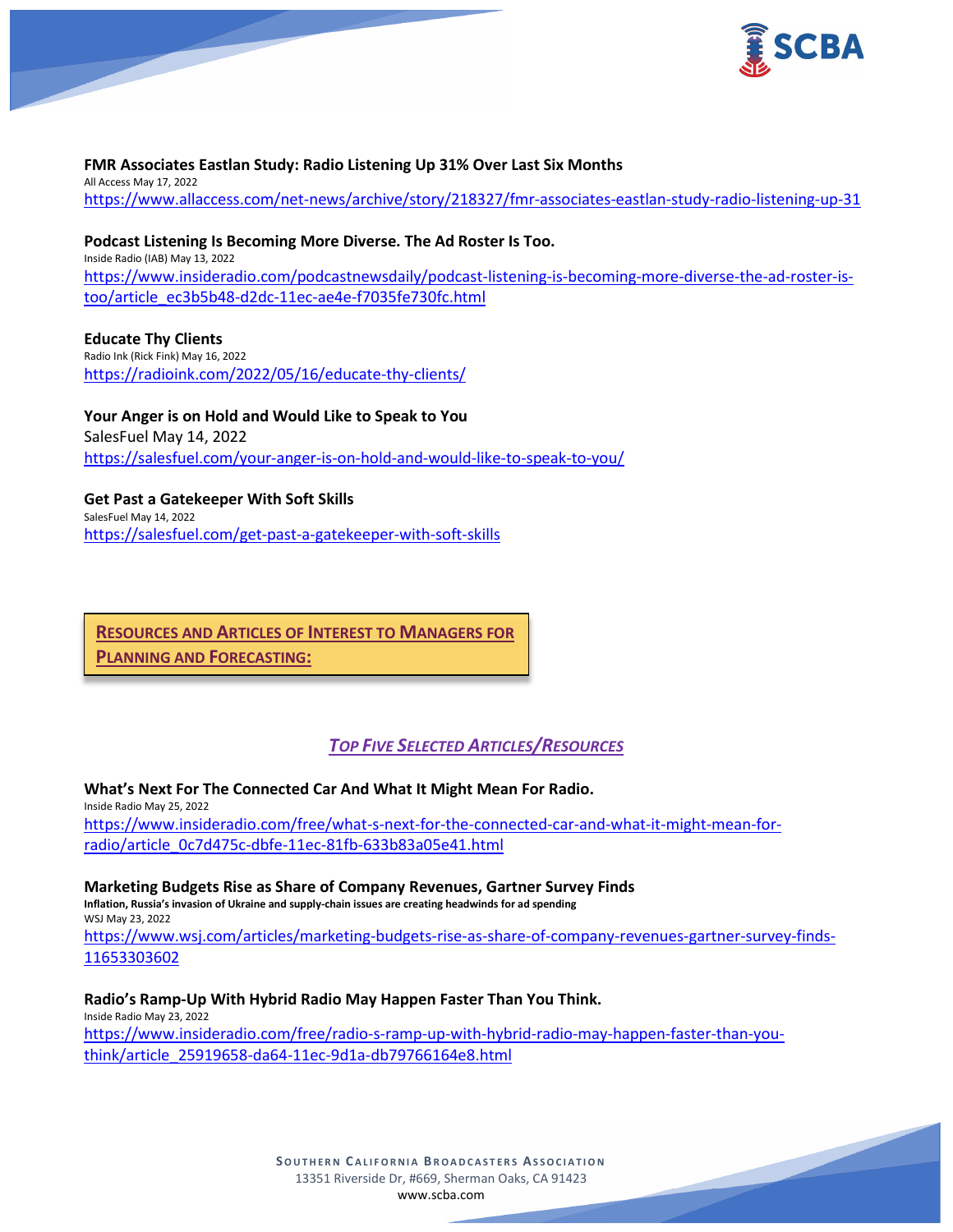

### **Amazon Has Made It Easier for Radio Stations to Build Alexa Skills**

Jacobs Media Strategies (Seth Resler) May 23, 2022 [https://jacobsmedia.com/amazon-has-made-it-easier-for-radio-stations-to-build-alexa](https://jacobsmedia.com/amazon-has-made-it-easier-for-radio-stations-to-build-alexa-skills/?utm_source=Jacobs+Media+Strategies+Blog&utm_campaign=b14eed8db6-CTD_EmailOnly&utm_medium=email&utm_term=0_5007ff924d-b14eed8db6-179898762)[skills/?utm\\_source=Jacobs+Media+Strategies+Blog&utm\\_campaign=b14eed8db6-](https://jacobsmedia.com/amazon-has-made-it-easier-for-radio-stations-to-build-alexa-skills/?utm_source=Jacobs+Media+Strategies+Blog&utm_campaign=b14eed8db6-CTD_EmailOnly&utm_medium=email&utm_term=0_5007ff924d-b14eed8db6-179898762) [CTD\\_EmailOnly&utm\\_medium=email&utm\\_term=0\\_5007ff924d-b14eed8db6-179898762](https://jacobsmedia.com/amazon-has-made-it-easier-for-radio-stations-to-build-alexa-skills/?utm_source=Jacobs+Media+Strategies+Blog&utm_campaign=b14eed8db6-CTD_EmailOnly&utm_medium=email&utm_term=0_5007ff924d-b14eed8db6-179898762)

### **Broadcast Radio At A Crossroads: Where Do We Go From Here?**

Jacobs Media Strategies (Fred Jacobs) May 20, 2022 <https://jacobsmedia.com/broadcast-radio-at-a-crossroads-where-do-we-go-from-here/>

# *CURATED ARTICLES/RESOURCES FOR REFERENCE, BACKGROUND AND TRACKING*

### **TuneIn's Stern on Why He's Bullish on Radio**

**"We are in the radio content distribution business"** RadioWorld May 25, 2022 [https://www.radioworld.com/news-and-business/news-makers/tuneins-stern-on-why-hes-bullish-on](https://www.radioworld.com/news-and-business/news-makers/tuneins-stern-on-why-hes-bullish-on-radio?utm_source=SmartBrief&utm_medium=email&utm_campaign=0028F35E-226C-4B60-AC88-AB2831C8A639&utm_content=9D3D20F0-A7B2-4FDB-8487-314EC9B5C99C&utm_term=56635b9b-0180-46fb-92ea-d1c65bc244bb)[radio?utm\\_source=SmartBrief&utm\\_medium=email&utm\\_campaign=0028F35E-226C-4B60-AC88-](https://www.radioworld.com/news-and-business/news-makers/tuneins-stern-on-why-hes-bullish-on-radio?utm_source=SmartBrief&utm_medium=email&utm_campaign=0028F35E-226C-4B60-AC88-AB2831C8A639&utm_content=9D3D20F0-A7B2-4FDB-8487-314EC9B5C99C&utm_term=56635b9b-0180-46fb-92ea-d1c65bc244bb) [AB2831C8A639&utm\\_content=9D3D20F0-A7B2-4FDB-8487-314EC9B5C99C&utm\\_term=56635b9b-0180-46fb-](https://www.radioworld.com/news-and-business/news-makers/tuneins-stern-on-why-hes-bullish-on-radio?utm_source=SmartBrief&utm_medium=email&utm_campaign=0028F35E-226C-4B60-AC88-AB2831C8A639&utm_content=9D3D20F0-A7B2-4FDB-8487-314EC9B5C99C&utm_term=56635b9b-0180-46fb-92ea-d1c65bc244bb)[92ea-d1c65bc244bb](https://www.radioworld.com/news-and-business/news-makers/tuneins-stern-on-why-hes-bullish-on-radio?utm_source=SmartBrief&utm_medium=email&utm_campaign=0028F35E-226C-4B60-AC88-AB2831C8A639&utm_content=9D3D20F0-A7B2-4FDB-8487-314EC9B5C99C&utm_term=56635b9b-0180-46fb-92ea-d1c65bc244bb)

### **FCC Denies NAB, Sides With GeoBroadcast**

Radio Ink May 25, 2022 [https://radioink.com/2022/05/25/fcc-denies-nab-sides-with](https://radioink.com/2022/05/25/fcc-denies-nab-sides-with-geobroadcast/?vgo_ee=g4MdIIvetgiR1mkR7kijJ4BI1h38V58Ke8bVrp%2FmcsM%3D)[geobroadcast/?vgo\\_ee=g4MdIIvetgiR1mkR7kijJ4BI1h38V58Ke8bVrp%2FmcsM%3D](https://radioink.com/2022/05/25/fcc-denies-nab-sides-with-geobroadcast/?vgo_ee=g4MdIIvetgiR1mkR7kijJ4BI1h38V58Ke8bVrp%2FmcsM%3D)

#### **How Hybrid Radio Will Generate Listening Insights For Broadcasters.**

Inside Radio May 24, 2022 [https://www.insideradio.com/free/how-hybrid-radio-will-generate-listening-insights-for](https://www.insideradio.com/free/how-hybrid-radio-will-generate-listening-insights-for-broadcasters/article_8ff79c32-db2b-11ec-b63a-cf64fbe6da13.html)[broadcasters/article\\_8ff79c32-db2b-11ec-b63a-cf64fbe6da13.html](https://www.insideradio.com/free/how-hybrid-radio-will-generate-listening-insights-for-broadcasters/article_8ff79c32-db2b-11ec-b63a-cf64fbe6da13.html)

#### **Meta opens access to its political ad targeting data**

The Drum May 24, 2022 [https://www.thedrum.com/news/2022/05/24/meta-opens-access-its-political-ad-targeting](https://www.thedrum.com/news/2022/05/24/meta-opens-access-its-political-ad-targeting-data?utm_campaign=newsletter_daily_usa&utm_source=pardot&utm_medium=email)[data?utm\\_campaign=newsletter\\_daily\\_usa&utm\\_source=pardot&utm\\_medium=email](https://www.thedrum.com/news/2022/05/24/meta-opens-access-its-political-ad-targeting-data?utm_campaign=newsletter_daily_usa&utm_source=pardot&utm_medium=email)

### **The Pros And Cons Of Using Big Data To Measure Media Consumption.**

Inside Radio (Nielsen) May 23, 2022 [https://www.insideradio.com/free/the-pros-and-cons-of-using-big-data-to-measure-media](https://www.insideradio.com/free/the-pros-and-cons-of-using-big-data-to-measure-media-consumption/article_3e67b000-da63-11ec-967f-e34796163452.html)[consumption/article\\_3e67b000-da63-11ec-967f-e34796163452.html](https://www.insideradio.com/free/the-pros-and-cons-of-using-big-data-to-measure-media-consumption/article_3e67b000-da63-11ec-967f-e34796163452.html)

#### **All You Need Is Cash!**

Jacobs Media Strategies (Fred Jacobs) May 23, 2022 <https://jacobsmedia.com/all-you-need-is-cash/>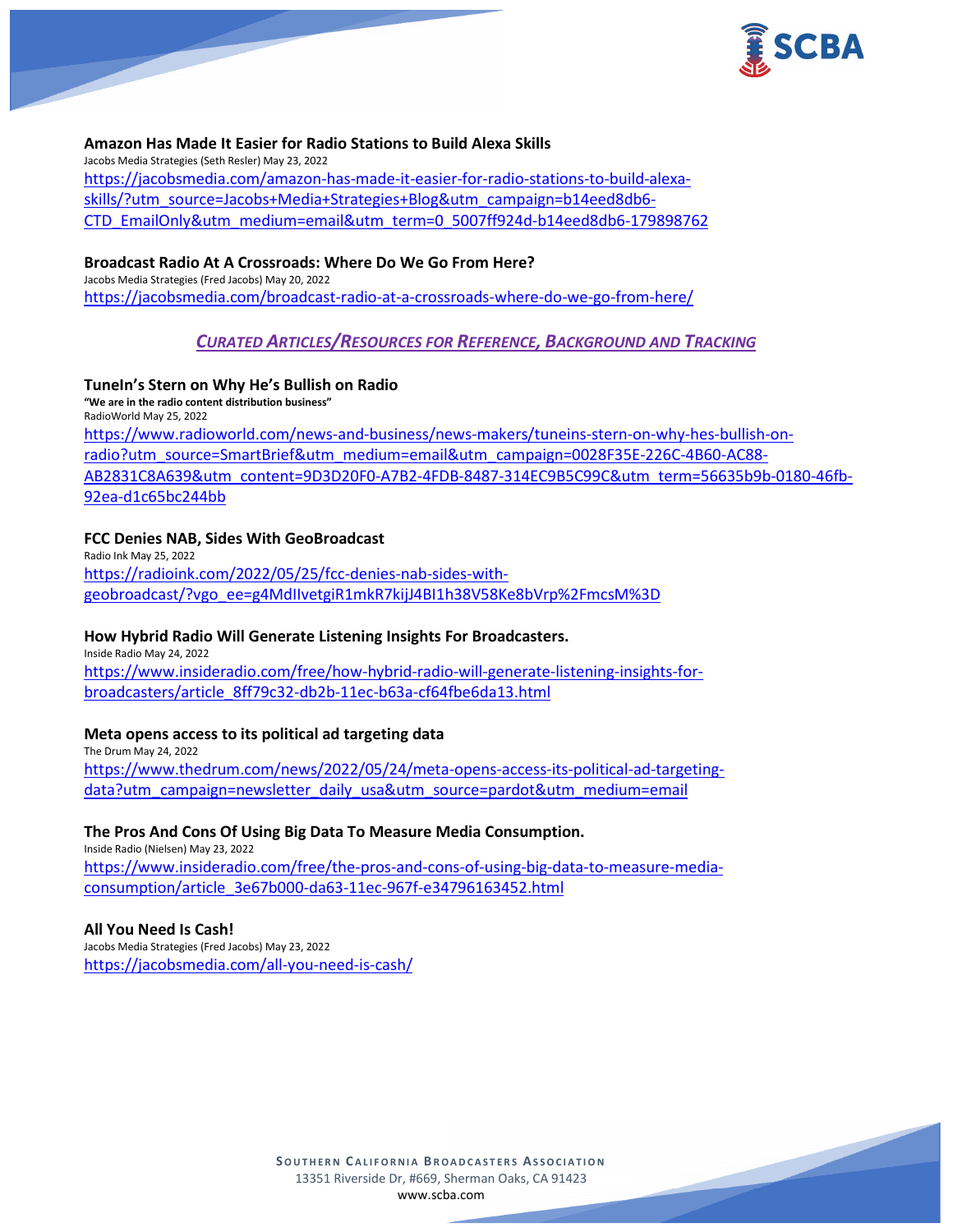

### **Survey Finds Podcasts Are Increasingly Becoming A Video Medium, Driven By New Listeners.** Inside Radio (Cumulus Media and Signal Hill Insights) May 2022 [https://www.insideradio.com/podcastnewsdaily/survey-finds-podcasts-are-increasingly-becoming-a-video](https://www.insideradio.com/podcastnewsdaily/survey-finds-podcasts-are-increasingly-becoming-a-video-medium-driven-by-new-listeners/article_2d22bb86-d85c-11ec-af4b-f75406cb8cc3.html)[medium-driven-by-new-listeners/article\\_2d22bb86-d85c-11ec-af4b-f75406cb8cc3.html](https://www.insideradio.com/podcastnewsdaily/survey-finds-podcasts-are-increasingly-becoming-a-video-medium-driven-by-new-listeners/article_2d22bb86-d85c-11ec-af4b-f75406cb8cc3.html)

Content Marketing Grows To \$80 Billion. Podcasts Are Already Outpacing TV Infomercials.

# **Inside Radio (Borrell) May 20, 2022**

[https://www.insideradio.com/podcastnewsdaily/content-marketing-grows-to-80-billion-podcasts-are-already](https://www.insideradio.com/podcastnewsdaily/content-marketing-grows-to-80-billion-podcasts-are-already-outpacing-tv-infomercials/article_9d50f32e-d85b-11ec-aa9f-efac5f50dd4e.html)[outpacing-tv-infomercials/article\\_9d50f32e-d85b-11ec-aa9f-efac5f50dd4e.html](https://www.insideradio.com/podcastnewsdaily/content-marketing-grows-to-80-billion-podcasts-are-already-outpacing-tv-infomercials/article_9d50f32e-d85b-11ec-aa9f-efac5f50dd4e.html)

### **New bipartisan bill would force Google to break up its ad business**

CNBC May 19, 2022 <https://www.cnbc.com/2022/05/19/new-bipartisan-bill-would-force-google-to-break-up-its-ad-business.html>

# **They Love Radio (But They Don't Love US)**

Jacobs Media Strategies (Fred Jacobs) May 18, 2022 [https://jacobsmedia.com/they-love-radio-but-they-dont-love](https://jacobsmedia.com/they-love-radio-but-they-dont-love-us/?utm_source=Jacobs+Media+Strategies+Blog&utm_campaign=752d95c5c9-Blog_Daily_EmailOnly&utm_medium=email&utm_term=0_5007ff924d-752d95c5c9-179906905)[us/?utm\\_source=Jacobs+Media+Strategies+Blog&utm\\_campaign=752d95c5c9-](https://jacobsmedia.com/they-love-radio-but-they-dont-love-us/?utm_source=Jacobs+Media+Strategies+Blog&utm_campaign=752d95c5c9-Blog_Daily_EmailOnly&utm_medium=email&utm_term=0_5007ff924d-752d95c5c9-179906905) [Blog\\_Daily\\_EmailOnly&utm\\_medium=email&utm\\_term=0\\_5007ff924d-752d95c5c9-179906905](https://jacobsmedia.com/they-love-radio-but-they-dont-love-us/?utm_source=Jacobs+Media+Strategies+Blog&utm_campaign=752d95c5c9-Blog_Daily_EmailOnly&utm_medium=email&utm_term=0_5007ff924d-752d95c5c9-179906905)

### **About All Those Techsurvey Comments**

Radio Ink ( Sandy Edie Hansen) May 20, 2022 [https://radioink.com/2022/05/20/about-all-those-techsurvey](https://radioink.com/2022/05/20/about-all-those-techsurvey-comments/?vgo_ee=g4MdIIvetgiR1mkR7kijJ4BI1h38V58Ke8bVrp%2FmcsM%3D)[comments/?vgo\\_ee=g4MdIIvetgiR1mkR7kijJ4BI1h38V58Ke8bVrp%2FmcsM%3D](https://radioink.com/2022/05/20/about-all-those-techsurvey-comments/?vgo_ee=g4MdIIvetgiR1mkR7kijJ4BI1h38V58Ke8bVrp%2FmcsM%3D)

# **Fred Jacobs Reacts To Techsurvey Reaction**

Radio Ink May 19, 2022 <https://radioink.com/2022/05/19/fred-jacobs-reacts-to-techsurvey-reaction/>

# **eMarketer Forecast: Podcast Ad Revenue To Climb 29% This Year.**

Inside Radio May 19, 2022 [https://www.insideradio.com/free/emarketer-forecast-podcast-ad-revenue-to-climb-29-this](https://www.insideradio.com/free/emarketer-forecast-podcast-ad-revenue-to-climb-29-this-year/article_b059daaa-d741-11ec-a248-2b06e48f20f9.html)[year/article\\_b059daaa-d741-11ec-a248-2b06e48f20f9.html](https://www.insideradio.com/free/emarketer-forecast-podcast-ad-revenue-to-climb-29-this-year/article_b059daaa-d741-11ec-a248-2b06e48f20f9.html)

# **Ad Market Expands For 14th Month, Rises 60% Over April 2020's Low**

MediaPost May 18, 2022

[https://www.mediapost.com/publications/article/373997/ad-market-expands-for-14th-month-rises-60-over](https://www.mediapost.com/publications/article/373997/ad-market-expands-for-14th-month-rises-60-over-a.html)[a.html](https://www.mediapost.com/publications/article/373997/ad-market-expands-for-14th-month-rises-60-over-a.html)

# **What One CEO Thinks About Radio's Declining Listenership**

Radio Ink May 17, 2022 <https://radioink.com/2022/05/17/what-one-ceo-thinks-about-radios-declining-listenership/>

#### **Can Radio's Reported Listening Decline Be Reversed?** Radio Ink May 18, 2022

<https://radioink.com/2022/05/18/can-radios-reorted-listening-decline-be-reversed/>

**SOUTHERN C ALIFORNIA B ROADCASTERS ASSOCIATION** 13351 Riverside Dr, #669, Sherman Oaks, CA 91423 [www.scba.com](http://www.scba.com/)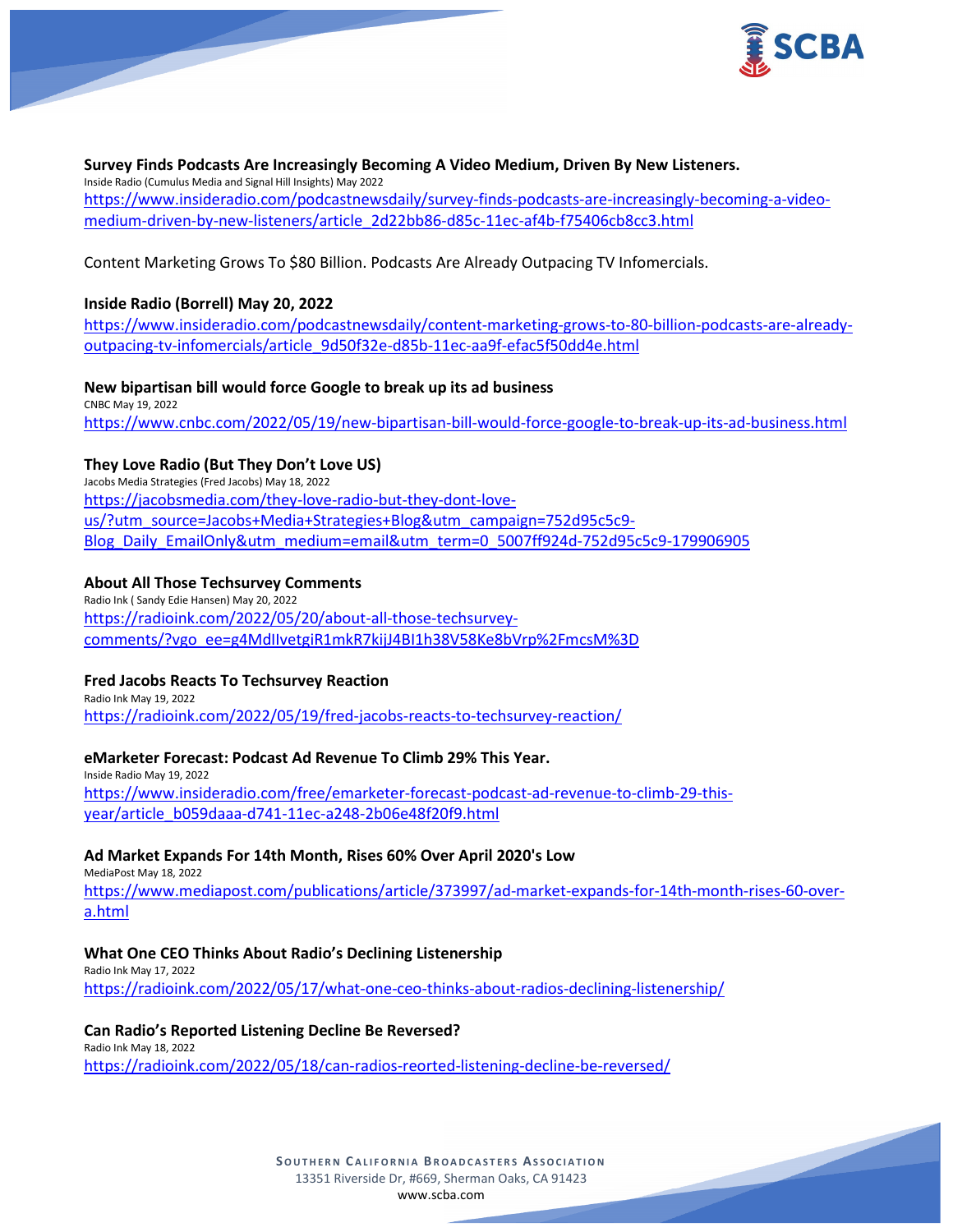

### **A Massive Explosion in Digital Advertising Could Be Coming**

Nasdaq May 17, 2022 <https://www.nasdaq.com/articles/a-massive-explosion-in-digital-advertising-could-be-coming>

**Looking At Radio's Immortality** (podcast) Radio Ink May 17, 2022 [https://radioink.com/2022/05/17/looking-at-radios](https://radioink.com/2022/05/17/looking-at-radios-immortality/?vgo_ee=g4MdIIvetgiR1mkR7kijJ4BI1h38V58Ke8bVrp%2FmcsM%3D)[immortality/?vgo\\_ee=g4MdIIvetgiR1mkR7kijJ4BI1h38V58Ke8bVrp%2FmcsM%3D](https://radioink.com/2022/05/17/looking-at-radios-immortality/?vgo_ee=g4MdIIvetgiR1mkR7kijJ4BI1h38V58Ke8bVrp%2FmcsM%3D)

**Despite Macroeconomic Headwinds, Broadcasters Upbeat About Second Quarter.** Inside Radio May 16, 2022 [https://www.insideradio.com/free/despite-macroeconomic-headwinds-broadcasters-upbeat-about-second](https://www.insideradio.com/free/despite-macroeconomic-headwinds-broadcasters-upbeat-about-second-quarter/article_65c45f9e-d4dd-11ec-92f7-477921076715.html)[quarter/article\\_65c45f9e-d4dd-11ec-92f7-477921076715.html](https://www.insideradio.com/free/despite-macroeconomic-headwinds-broadcasters-upbeat-about-second-quarter/article_65c45f9e-d4dd-11ec-92f7-477921076715.html)

**Four years later, legalized sports betting keeps spreading** NBC Sports May 14, 2022 <https://profootballtalk.nbcsports.com/2022/05/14/four-years-later-legalized-sports-betting-keeps-spreading/>

#### **The Future Of Advertising Is 3D** Forbes May 13, 2022

[https://www.forbes.com/sites/forbestechcouncil/2022/05/13/the-future-of-advertising-is-](https://www.forbes.com/sites/forbestechcouncil/2022/05/13/the-future-of-advertising-is-3d/?sh=1114cd5f614e)[3d/?sh=1114cd5f614e](https://www.forbes.com/sites/forbestechcouncil/2022/05/13/the-future-of-advertising-is-3d/?sh=1114cd5f614e)

### **Nielsen PPM Audience Weekly Trends**

**Here are the audience trends for our PPM markets for May Weeks 1 & 2 (April 28 - May 4 and May 5-11, 2022). Week 2 included Cinco de Mayo (Thursday) and Mother's Day Sunday.**

# **Los Angeles (Metro 12+ Population 11,369,600)**

**AQH:**

Jan Monthly - 580,600 Feb Monthly - 620,100 Mar Monthly - 608,100

Apr Monthly - 619,500

May Week 1 - 652,300 May Week 2 - 660,800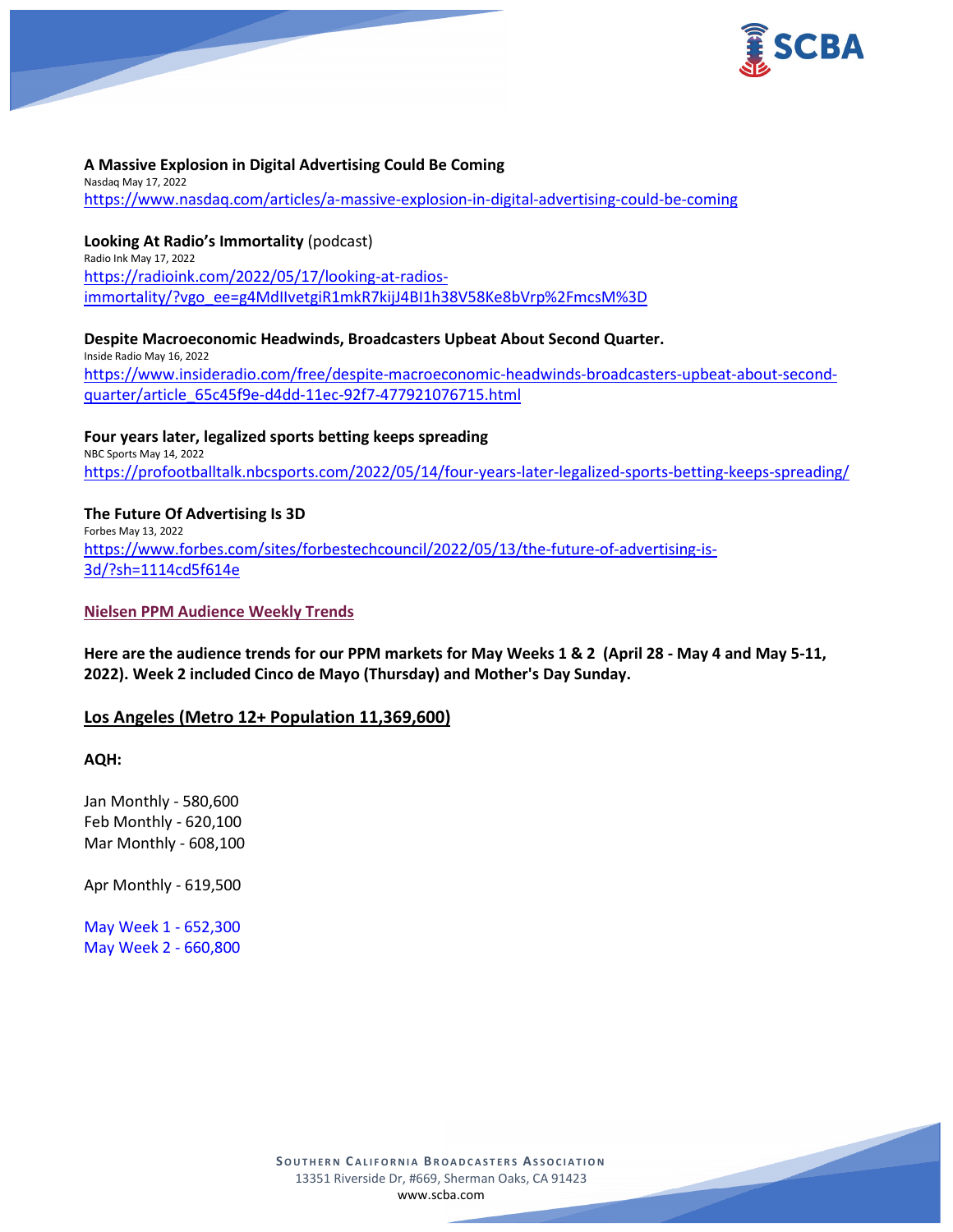

### **Cume:**

Jan Monthly - 9,902,300 Feb Monthly -10,026,000 Mar Monthly - 10,149,100 Apr Monthly - 10,166,500

May Week 1 - 10,131,900 May Week 2 - 10,274,200

# **Riverside/San Bernardino (Metro 12+ Population 2,172,100)**

**AQH:**

Jan Monthly - 99,400 Feb Monthly -113,800 Mar Monthly - 124,500

Apr Monthly - 123,400

May Week 1 - 120,900 May Week 2 - 124,800

# **Cume:**

Jan Monthly - 1,810,400 Feb Monthly - 1,894,000 Mar Monthly - 1,921,700

Apr Monthly - 1,873,700

May Week 1 - 1,937,500 May Week 2 - 1,872,000

# **San Diego (Metro 12+ Population 2,881,200)**

### **AQH:**

Jan Monthly - 119,000 Feb Monthly - 124,000 Mar Monthly - 124,800

Apr Monthly - 128,300

May Week 1 - 128,700 May Week 2 - 133,800